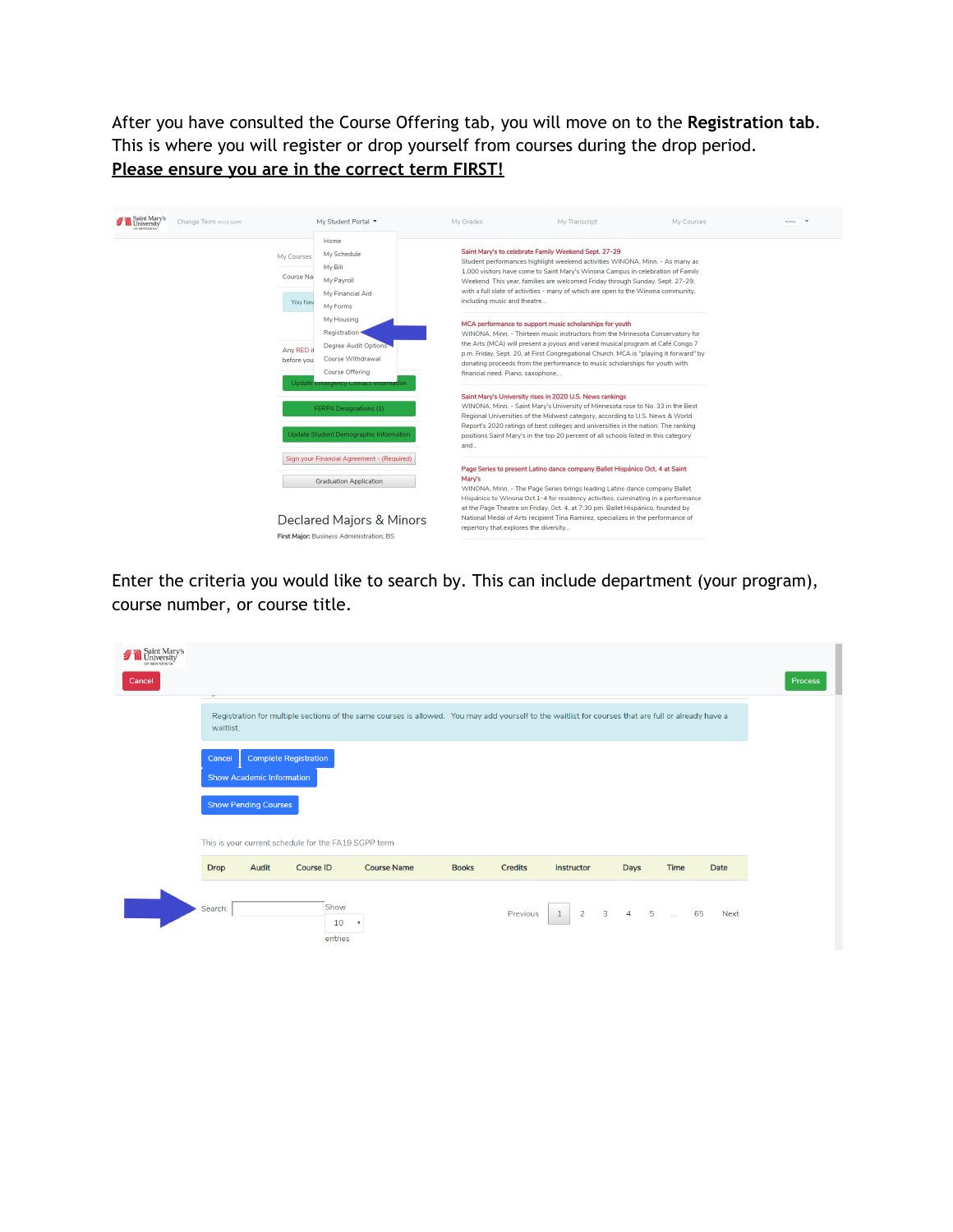You can confirm information about a course, such as it's start/end dates, instructor, day and time of the week the course meets, as well as how many seats are currently open. Check the box for "Add" next to the desired course. After checking the "Add" box, you may add another course by searching for it and checking the "Add" box next to that course.

| ADOLESCENT LITERATURE [EDUC551AW] Saint Mary's University, MN 25 seats left |        |                              |             |                     |  |
|-----------------------------------------------------------------------------|--------|------------------------------|-------------|---------------------|--|
|                                                                             |        | Campus: Graduate and Special |             |                     |  |
|                                                                             |        | Credits: 1                   |             |                     |  |
| Start-End Dates: 10/21/2019 - 12/9/2019<br>+ Book List                      |        |                              |             |                     |  |
| $\Box$ ADD<br>Instructor                                                    | Room   | <b>Days</b>                  | <b>Date</b> | <b>Time</b>         |  |
| Noll, Laura Grace                                                           | SM-132 | M                            | Weekly      | 17:00:00 - 19:15:00 |  |

If you do not see an "Add" button, there may be restrictions based on your status or program.

**FacAppReq**: *Faculty Approval Required*. You will need to obtain program approval in order to be registered. Reach out to your Program Director to gain approval and then forward that approval to Student Central.

|                                                                    |           |                              |             | Alternative Pathway Prerequisite [EDS694A] Twin Cities Campus 2500 Park Avenue, Minneapolis MN 55404-4403 10 seats left |  |
|--------------------------------------------------------------------|-----------|------------------------------|-------------|-------------------------------------------------------------------------------------------------------------------------|--|
|                                                                    |           | Campus: Graduate and Special |             |                                                                                                                         |  |
|                                                                    |           | Credits: 1                   |             |                                                                                                                         |  |
| Start-End Dates: 9/2/2019 - 12/22/2019<br>+ Book List<br>FacAppReq |           |                              |             |                                                                                                                         |  |
| <b>Instructor</b>                                                  | Room      | Days                         | <b>Date</b> | <b>Time</b>                                                                                                             |  |
| Staff                                                              | NONE-NONE |                              | Weekly      | $00:01:00 - 00:01:00$                                                                                                   |  |